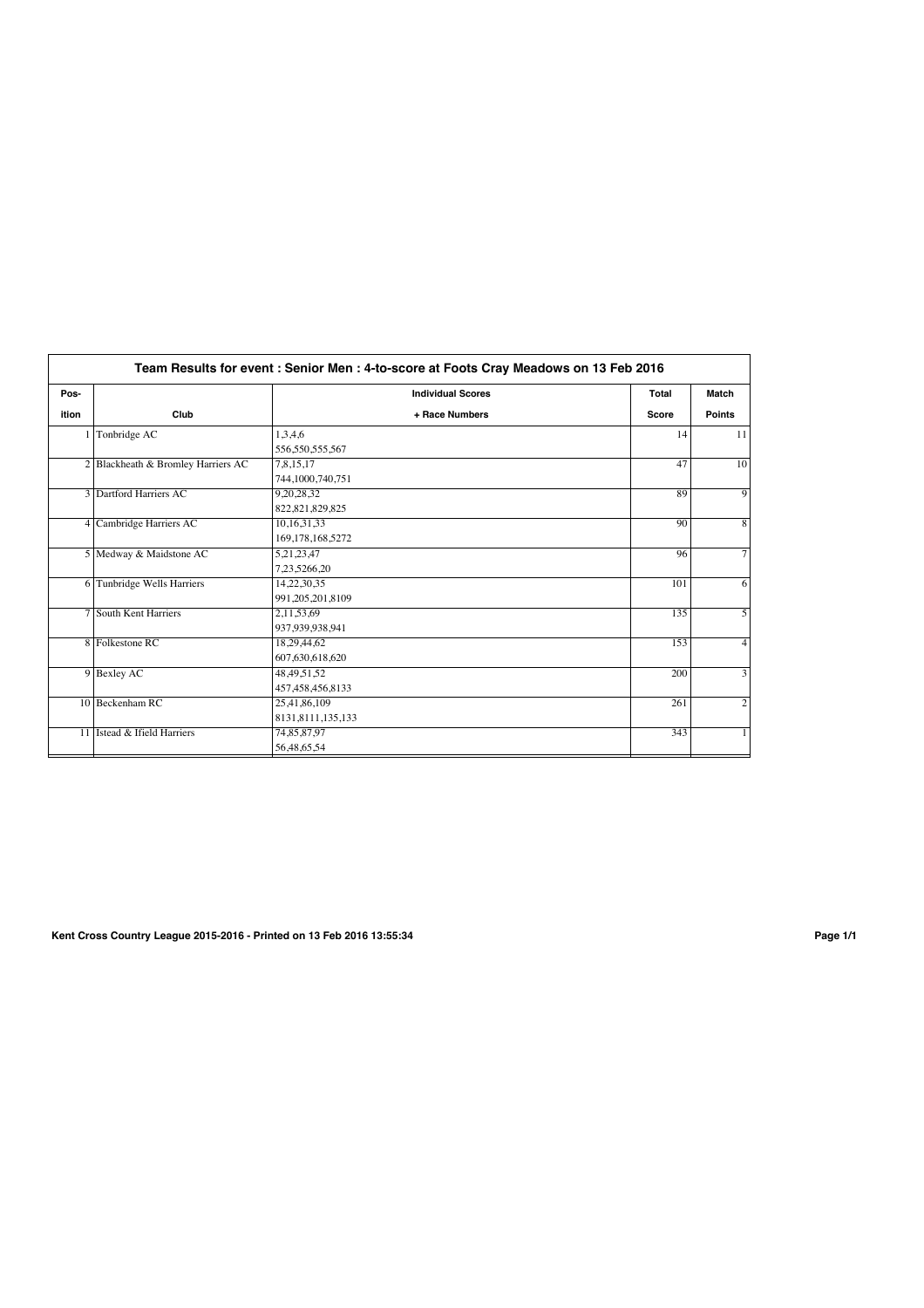| Team Results for event: Senior Men: 12-to-score at Foots Cray Meadows on 13 Feb 2016 |                          |                                                                |       |                |
|--------------------------------------------------------------------------------------|--------------------------|----------------------------------------------------------------|-------|----------------|
| Pos-                                                                                 |                          | <b>Individual Scores</b>                                       | Total | Match          |
| ition                                                                                | Club                     | + Race Numbers                                                 | Score | <b>Points</b>  |
|                                                                                      | Tonbridge AC             | 1,3,4,6,12,13,24,26,27,58,61,75                                | 310   | 5              |
|                                                                                      |                          | 556,550,555,567,564,5282,572,561,569,571,565,8128              |       |                |
|                                                                                      | 2 Dartford Harriers AC   | 9,20,28,32,34,36,39,42,56,60,67,90                             | 513   | $\overline{4}$ |
|                                                                                      |                          | 822,821,829,825,831,837,1157,824,835,827,8134,839              |       |                |
|                                                                                      | 3 Cambridge Harriers AC  | 10, 16, 31, 33, 37, 46, 54, 78, 79, 81, 94, 100                | 659   | 3              |
|                                                                                      |                          | 169, 178, 168, 5272, 164, 5271, 176, 163, 166, 182, 8103, 5259 |       |                |
| 4 <sup>1</sup>                                                                       | Tunbridge Wells Harriers | 14, 22, 30, 35, 45, 50, 55, 68, 77, 84, 91, 107                | 678   | 2              |
|                                                                                      |                          | 991,205,201,8109,187,183,199,207,203,195,191,4098              |       |                |
|                                                                                      | 5 Bexley AC              | 48,49,51,52,59,66,83,88,93,96,102,105                          | 892   |                |
|                                                                                      |                          | 457.458.456.8133.455.1171.8132.459.450.8130.8135.7068          |       |                |

**Kent Cross Country League 2015-2016 - Printed on 13 Feb 2016 13:55:45 Page 1/1**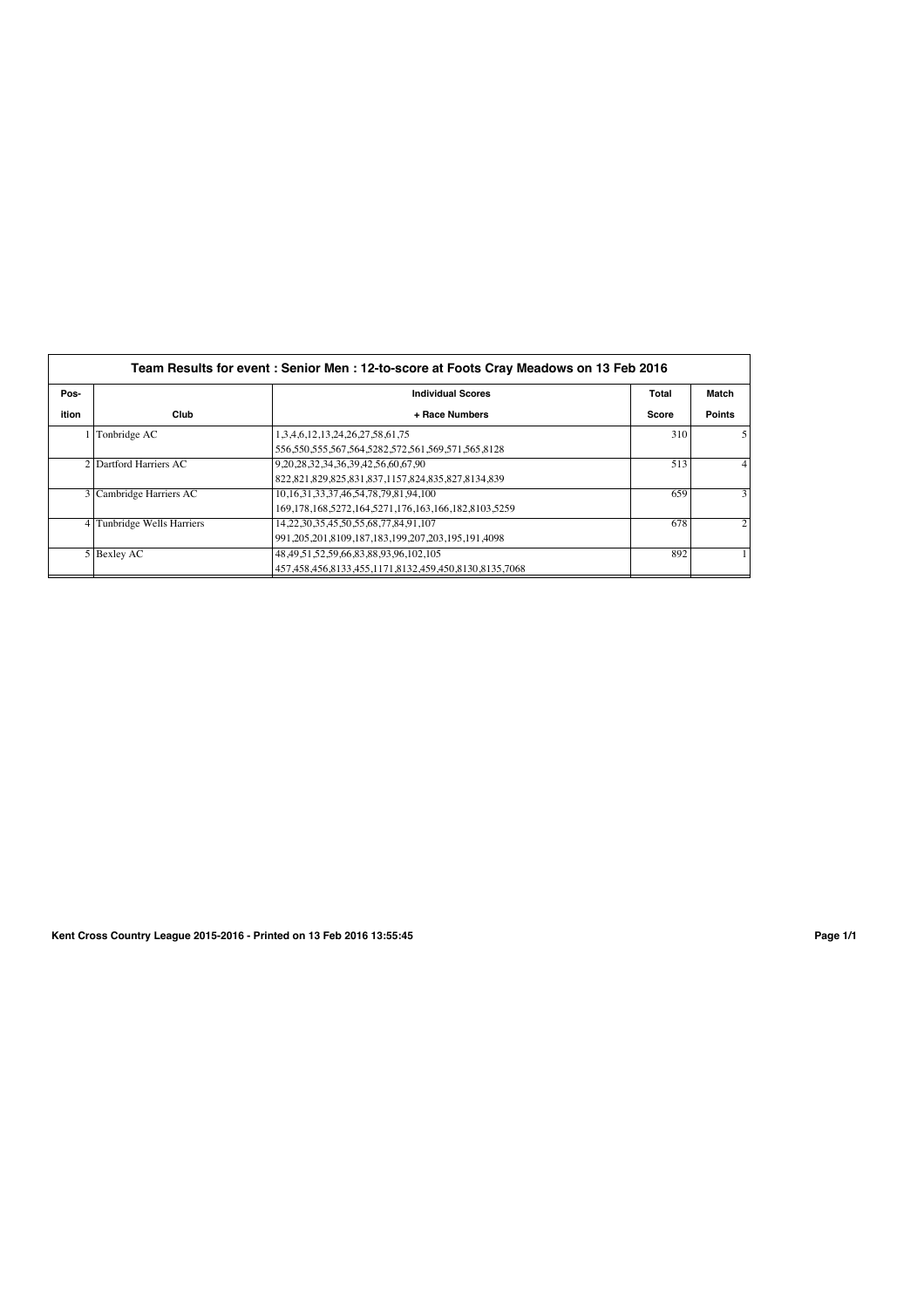| Team Results for event : Senior Women : 3-to-score at Foots Cray Meadows on 13 Feb 2016 |                                    |                          |       |                   |
|-----------------------------------------------------------------------------------------|------------------------------------|--------------------------|-------|-------------------|
| Pos-                                                                                    |                                    | <b>Individual Scores</b> | Total | Match             |
| ition                                                                                   | Club                               | + Race Numbers           | Score | <b>Points</b>     |
|                                                                                         | Blackheath & Bromley Harriers AC   | 1.2,7                    | 10    | 10                |
|                                                                                         |                                    | 6094,688,684             |       |                   |
|                                                                                         | 2 Paddock Wood AC                  | 3.4.5                    | 12    | $\overline{9}$    |
|                                                                                         |                                    | 470,473,471              |       |                   |
| $\frac{3}{2}$                                                                           | Cambridge Harriers AC              | 6.13.14                  | 33    | $\overline{8}$    |
|                                                                                         |                                    | 668,8125,671             |       |                   |
|                                                                                         | 4 Medway & Maidstone AC            | 10,11,33                 | 54    | $\overline{\tau}$ |
|                                                                                         |                                    | 32,30,29                 |       |                   |
|                                                                                         | 5 Greenwich Tritons Triathlon Club | 23, 25, 27               | 75    | 6                 |
|                                                                                         |                                    | 272,269,277              |       |                   |
|                                                                                         | 6 Folkestone RC                    | 15,28,32                 | 75    | 5                 |
|                                                                                         |                                    | 600,605,602              |       |                   |
| 7 I                                                                                     | <b>Tunbridge Wells Harriers</b>    | 18.20.40                 | 78    | $\overline{4}$    |
|                                                                                         |                                    | 8123,214,208             |       |                   |
| 8 <sup>1</sup>                                                                          | Dartford Harriers AC               | 9,34,36                  | 79    | $\overline{3}$    |
|                                                                                         |                                    | 657,659,651              |       |                   |
| 9                                                                                       | Tonbridge AC                       | 17,24,43                 | 84    | $\overline{2}$    |
|                                                                                         |                                    | 6103,547,545             |       |                   |
|                                                                                         | 10 Bexley AC                       | 35,60,61                 | 156   | $\mathbf{1}$      |
|                                                                                         |                                    | 428,8129,425             |       |                   |

**Kent Cross Country League 2015-2016 - Printed on 13 Feb 2016 12:51:44 Page 1/1**